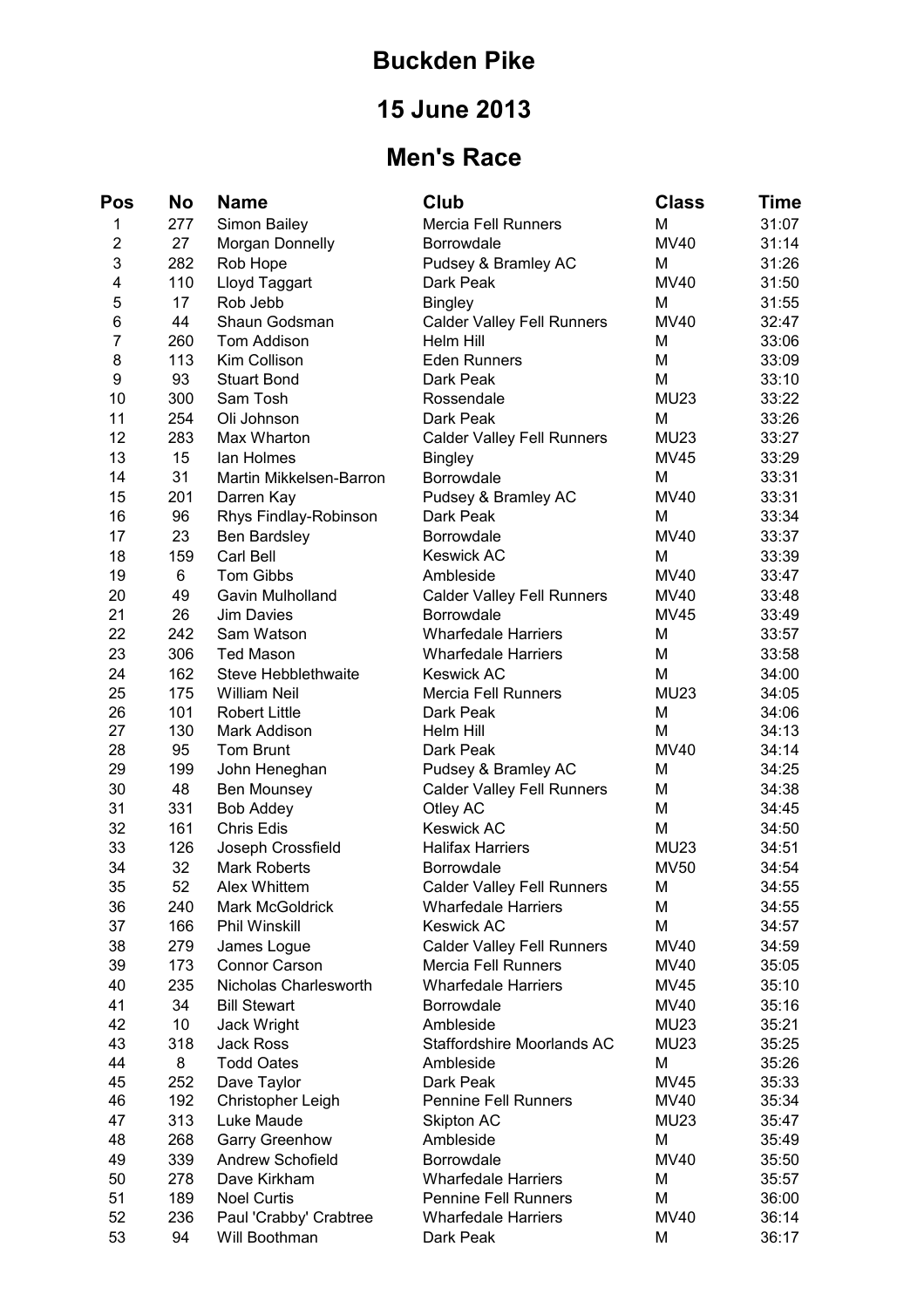| 54  | 106            | Stephen Pyke           | Dark Peak                         | MV45        | 36:18 |
|-----|----------------|------------------------|-----------------------------------|-------------|-------|
| 55  | 112            | Adam Taylor            | Dark Peak                         | M           | 36:19 |
| 56  | 25             | Paul Cornforth         | Borrowdale                        | <b>MV50</b> | 36:19 |
| 57  | 284            | Mark Lamb              | <b>Keswick AC</b>                 | <b>MU23</b> | 36:20 |
| 58  | 215            | Dave Neil              | Staffordshire Moorlands AC        | <b>MV55</b> | 36:28 |
| 59  | 232            | Jonny Bradshaw         | <b>Wharfedale Harriers</b>        | <b>MU23</b> | 36:46 |
| 60  | 264            | Dave Wilby             | Ilkley                            | M           | 36:46 |
| 61  | 288            | <b>Andy Blackett</b>   | Durham Fell Runners               | M           | 36:50 |
| 62  | 203            | lan Nixon              | Pudsey & Bramley AC               | M           | 36:57 |
| 63  | 142            | Dave Milliken          | Horwich RMI                       | <b>MV45</b> | 37:05 |
| 64  | 85             | <b>Mike Wallis</b>     | Clayton                           | <b>MV55</b> | 37:12 |
| 65  | 305            | Chris Robinson         | Ambleside                         | M           | 37:22 |
| 66  | 5              | Jonathan Deegan        | Ambleside                         | <b>MV45</b> | 37:26 |
| 67  | 99             | John Hunt              | Dark Peak                         | <b>MV45</b> | 37:27 |
| 68  | 325            | <b>Samuel Stell</b>    | Otley AC                          | M           | 37:32 |
| 69  | 124            | James Haworth          |                                   | MV40        | 37:34 |
|     |                |                        | <b>Galloway Harriers</b>          |             |       |
| 70  | 262            | John Brown             | Ambleside                         | MV40        | 37:42 |
| 71  | 328            | Dwane Dixon            | <b>Todmorden Harriers</b>         | MV40        | 37:48 |
| 72  | 116            | <b>Chris Knowles</b>   | Ellenborough AC                   | <b>MV50</b> | 37:48 |
| 73  | 191            | <b>Steve Knowles</b>   | <b>Pennine Fell Runners</b>       | MV40        | 37:51 |
| 74  | 329            | <b>Colin Moses</b>     | <b>Wharfedale Harriers</b>        | <b>MV45</b> | 37:54 |
| 75  | 307            | Jon Duncan             | <b>Warrior OC</b>                 | M           | 37:55 |
| 76  | 135            | <b>Rick Stuart</b>     | Helm Hill                         | <b>MV50</b> | 38:00 |
| 77  | 35             | <b>Martin Hurst</b>    | <b>Bowland</b>                    | M           | 38:00 |
| 78  | 45             | Mark Goldie            | <b>Calder Valley Fell Runners</b> | <b>MV45</b> | 38:01 |
| 79  | 164            | Lee Newton             | <b>Keswick AC</b>                 | M           | 38:04 |
| 80  | 123            | Kieran Hodgson         | <b>FRA</b>                        | M           | 38:12 |
| 81  | 303            | <b>Adam Stirk</b>      | <b>Guildford &amp; Godalming</b>  | M           | 38:12 |
| 82  | $\mathbf{3}$   | Tom Bush               | Altrincham                        | M           | 38:15 |
| 83  | 133            | Lee Proctor            | Helm Hill                         | M           | 38:17 |
| 84  | 78             | Dave Motley            | Clayton                           | M           | 38:24 |
| 85  | 29             | Martin Holroyd         | <b>Borrowdale</b>                 | <b>MV45</b> | 38:27 |
| 86  | 109            | <b>Tom Saville</b>     | Dark Peak                         | <b>MU23</b> | 38:31 |
| 87  | 16             | Andrew Jebb            | <b>Bingley</b>                    | M           | 38:35 |
| 88  | 221            | John Lloyd             | <b>Todmorden Harriers</b>         | M           | 38:41 |
| 89  | 216            | Nick Barber            | <b>Todmorden Harriers</b>         | M           | 38:47 |
| 90  | 22             | Mike McIver            | <b>Black Combe Runners</b>        | M           | 38:56 |
| 91  | $\overline{7}$ | Paul Knowles           | Ambleside                         | <b>MV40</b> | 38:57 |
| 92  | 304            | Dave Prosser           | <b>Keswick AC</b>                 | <b>MV50</b> | 38:59 |
| 93  | 182            | Mike Egnar             | Penistone Footpath Runners        | <b>MV55</b> | 39:00 |
| 94  | 234            | Paul Carman            | <b>Wharfedale Harriers</b>        | M           | 39:04 |
| 95  | 261            | <b>Steve Turland</b>   | <b>Ilkley</b>                     | <b>MV45</b> | 39:07 |
| 96  | 37             | Declan O'Duffy         | Bowland                           | <b>MV55</b> | 39:15 |
| 97  | 310            | Dan Stewart            | <b>Holmfirth Harriers</b>         | MV40        | 39:17 |
| 98  | 198            | <b>Niall Bourke</b>    | Pudsey & Bramley AC               | M           | 39:26 |
| 99  | 150            | <b>Bradley Chapman</b> | <b>Ilkley</b>                     | <b>MU23</b> | 39:32 |
| 100 | 102            | David Lund             | Dark Peak                         | M           | 39:33 |
| 101 | 107            | Simon Reed             | Dark Peak                         | <b>MV50</b> | 39:43 |
| 102 | 188            | Stefan Bramwell        | Pennine Fell Runners              | MV40        | 39:50 |
|     |                |                        |                                   |             |       |
| 103 | 249            | <b>Robert Payne</b>    | U/A                               | M           | 39:57 |
| 104 | 20             | Carl Edmonds           | <b>Black Combe Runners</b>        | <b>MU23</b> | 40:01 |
| 105 | 63             | Chris Balderson        | Clayton                           | <b>MV45</b> | 40:01 |
| 106 | 208            | Patrick Brennan        | Rossendale                        | M           | 40:02 |
| 107 | 134            | <b>William Proctor</b> | Helm Hill                         | <b>MV55</b> | 40:03 |
| 108 | 312            | <b>Anthony Smith</b>   | Ambleside                         | MV40        | 40:06 |
| 109 | 128            | <b>Ben Grant</b>       | Harrogate Harriers                | <b>MV60</b> | 40:14 |
| 110 | 275            | Darren Fishwick        | Chorley Athletics & Tri           | MV40        | 40:15 |
| 111 | 39             | <b>Andy Staveley</b>   | <b>Burnden RR</b>                 | <b>MV50</b> | 40:17 |
| 112 | 41             | <b>Mark Pursell</b>    | <b>Buxton AC</b>                  | M           | 40:19 |
| 113 | 269            | <b>Robert Paradise</b> | <b>Calder Valley Fell Runners</b> | M           | 40:21 |
| 114 | 200            | Alex Jones             | Pudsey & Bramley AC               | M           | 40:28 |
| 115 | 266            | Tom Burns              | U/A                               | M           | 40:31 |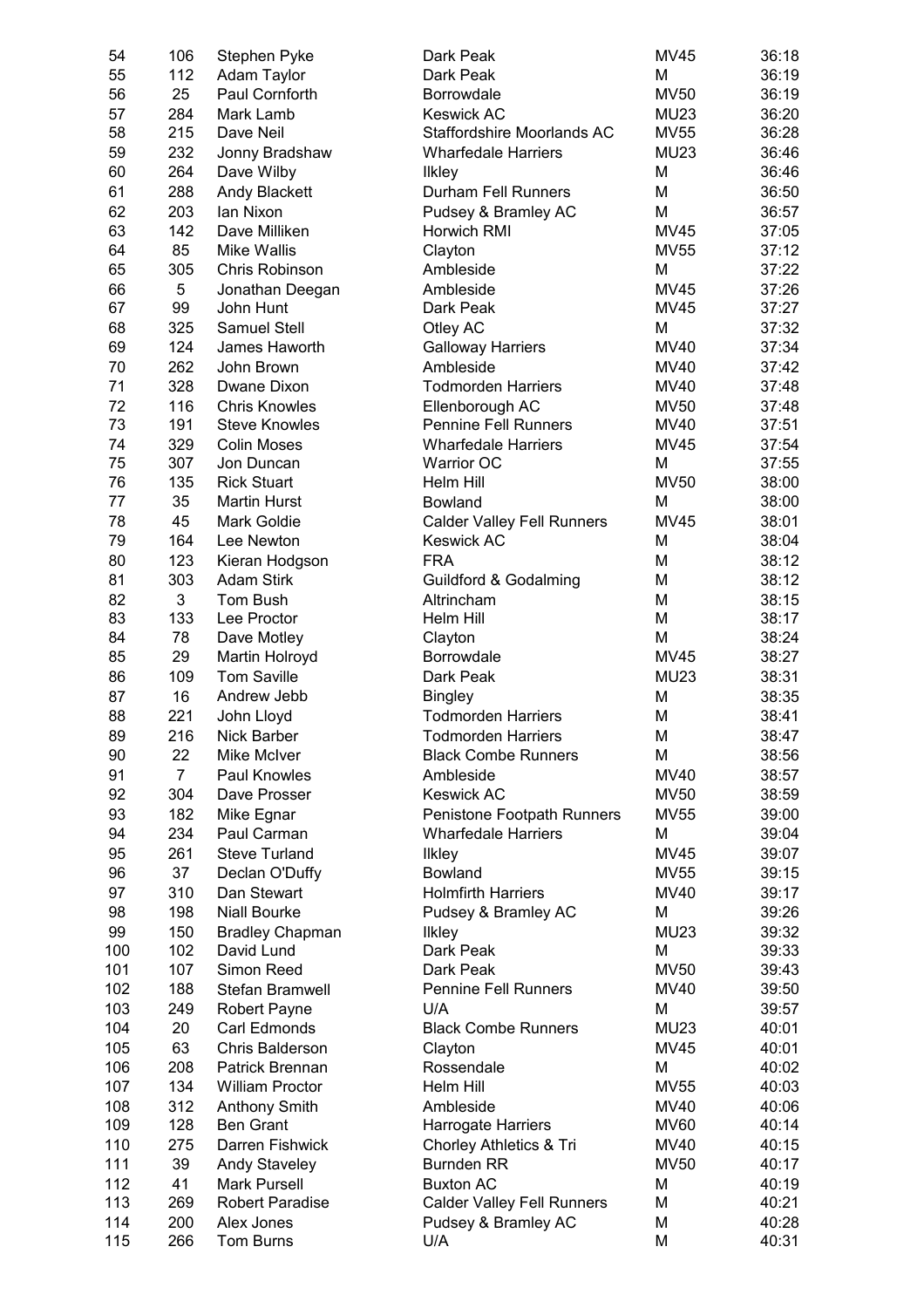| 116 | 9   | Karl Steinegger         | Ambleside                         | M           | 40:31 |
|-----|-----|-------------------------|-----------------------------------|-------------|-------|
| 117 | 244 | <b>Richard Thackray</b> | <b>Bingley</b>                    | <b>MV40</b> | 40:37 |
| 118 | 285 | Jon Smith               | <b>Calder Valley Fell Runners</b> | M           | 40:43 |
| 119 | 256 | John Rainford           | <b>Preston Harriers</b>           | <b>MV50</b> | 40:45 |
| 120 | 174 | <b>Pete Matthews</b>    | <b>Mercia Fell Runners</b>        | M           | 40:55 |
| 121 | 119 | Paul Jenkinson          | Eryri                             | <b>MV45</b> | 40:59 |
| 122 | 194 | David Soles             | <b>Pennine Fell Runners</b>       | <b>MV50</b> | 41:02 |
| 123 | 125 | John Hewitt             | <b>Glossopdale Harriers</b>       | <b>MV50</b> | 41:10 |
| 124 | 281 | Mark Wharton            | <b>Calder Valley Fell Runners</b> | <b>MV45</b> | 41:11 |
| 125 | 118 | Jackie Winn             | Ellenborough AC                   | <b>MV60</b> | 41:13 |
| 126 | 274 | Rob Weir                | <b>Barlick Fell Runners</b>       | М           | 41:13 |
| 127 | 286 | Anthony Cornforth       | U/A                               | <b>MV45</b> | 41:19 |
| 128 | 89  | <b>Bryan Lomas</b>      | <b>Congleton Harriers</b>         | <b>MV40</b> | 41:24 |
| 129 | 105 | John Pemberton          | Dark Peak                         | M           | 41:24 |
| 130 | 88  | <b>Bryan Carr</b>       | <b>Congleton Harriers</b>         | <b>MV50</b> | 41:28 |
| 131 | 172 | Alan Pickering          | Matlock                           | <b>MV45</b> | 41:31 |
| 132 | 231 | Steve Webb              | <b>Valley Striders</b>            | <b>MV50</b> | 41:32 |
| 133 | 184 | <b>Steve Storey</b>     | Penistone Footpath Runners        | <b>MV55</b> | 41:37 |
| 134 | 340 | Michael Bigmore         | U/A                               | <b>MV45</b> | 41:39 |
| 135 | 155 | <b>Nick Pearce</b>      | <b>Ilkley</b>                     | <b>MV60</b> | 41:39 |
| 136 | 148 | Will Buckton            | <b>Ilkley</b>                     | M           | 41:40 |
| 137 | 97  | Roy Gibson              | Dark Peak                         | <b>MV50</b> | 41:41 |
| 138 | 309 | Chris Jackson           | <b>Glossopdale Harriers</b>       | M           | 41:49 |
| 139 | 342 | Declan Bulmer           | <b>Wharfedale Harriers</b>        | <b>MU23</b> | 41:57 |
| 140 | 139 | <b>Rob Furness</b>      | <b>Horsforth Harriers</b>         | M           | 41:58 |
| 141 | 272 | Liam Gough              | Northawram AC                     | <b>MU23</b> | 42:05 |
| 142 | 263 | Dean Ralphson           | Trawden AC                        | MV40        | 42:06 |
| 143 | 131 | Shaun Addison           | Helm Hill                         | <b>MV55</b> | 42:12 |
| 144 | 86  | Neil Worswick           | Clayton                           | <b>MV45</b> | 42:18 |
| 145 | 270 | <b>Stuart Walton</b>    | Keighley & Craven AC              | <b>MV40</b> | 42:23 |
| 146 | 296 | lan Warhurst            | <b>Pennine Fell Runners</b>       | <b>MV50</b> | 42:29 |
| 147 | 257 | <b>Stuart McAleavy</b>  | Marsh Harriers Oxenhope           | M           | 42:35 |
| 148 | 79  | David Naughton          | Clayton                           | <b>MV50</b> | 42:37 |
| 149 | 98  | Keith Holmes            | Dark Peak                         | <b>MV55</b> | 42:38 |
| 150 | 241 | Jim Roberts             | <b>Wharfedale Harriers</b>        | MV40        | 42:44 |
| 151 | 213 | Robert Johnson          | Southport Waterloo AC             | <b>MV55</b> | 42:49 |
| 152 | 65  | Pete Booth              | Clayton                           | <b>MV60</b> | 42:53 |
| 153 | 115 | Barry Hodgson           | Ellenborough AC                   | <b>MV55</b> | 43:23 |
| 154 | 336 | James Walsh             | U/A                               | M           | 43:24 |
| 155 | 326 | Dave Collins            | <b>Todmorden Harriers</b>         | <b>MV55</b> | 43:26 |
| 156 | 168 | Keith Emery             | Knaresborough Striders            | M           | 43:27 |
| 157 | 315 | Dicky Wilkinson         | Dark Peak                         | <b>MV50</b> | 43:28 |
| 158 | 297 | Mark Irving             | Bowland                           | M           | 43:29 |
| 159 | 145 | Dave McGuire            | <b>Hyde Park Harriers</b>         | <b>MV45</b> | 43:33 |
| 160 | 169 | <b>Barry Blyth</b>      | <b>Macclesfield Harriers</b>      | <b>MV65</b> | 43:40 |
| 161 | 40  | Keith Thomas            | <b>Burnden RR</b>                 | <b>MV55</b> | 43:43 |
| 162 | 330 | Anthony Thornton        | Settle Harriers                   | MV40        | 43:47 |
| 163 | 76  | Geoffrey Gough          | Clayton                           | <b>MV55</b> | 43:48 |
| 164 | 160 | <b>Chris Brewer</b>     | <b>Keswick AC</b>                 | <b>MV40</b> | 43:48 |
| 165 | 333 | Rob Cunningham          | <b>Ilkley</b>                     | M           | 43:50 |
| 166 | 30  | <b>Brian Horn</b>       | Borrowdale                        | <b>MV55</b> | 43:51 |
| 167 | 316 | Jamie Thompson          | <b>Wetherby Runners</b>           | M           | 43:55 |
| 168 | 152 | Jamie Hutchinson        | Ilkley                            | <b>MV40</b> | 43:57 |
| 169 | 226 | <b>Matty Barnes</b>     | U/A                               | <b>MV45</b> | 44:01 |
| 170 | 167 | <b>Richard Howcroft</b> | <b>Kimberworth Striders</b>       | <b>MV40</b> | 44:06 |
| 171 | 280 | Jack Billingham         | <b>Keswick AC</b>                 | M           | 44:07 |
| 172 | 81  | <b>Mark Nutter</b>      | Clayton                           | <b>MV50</b> | 44:08 |
| 173 | 332 | Lyndon Ashley           | U/A                               | MV40        | 44:10 |
| 174 | 210 | Adrian Walker           | Royal Navy AC                     | <b>MV45</b> | 44:12 |
| 175 | 302 | Mark Smith              | <b>Horsforth Harriers</b>         | M           | 44:18 |
| 176 | 248 | Mark Salkild            | Dark Peak                         | <b>MV50</b> | 44:23 |
| 177 | 265 | <b>Garry Quested</b>    | <b>Todmorden Harriers</b>         | <b>MV40</b> | 44:27 |
|     |     |                         |                                   |             |       |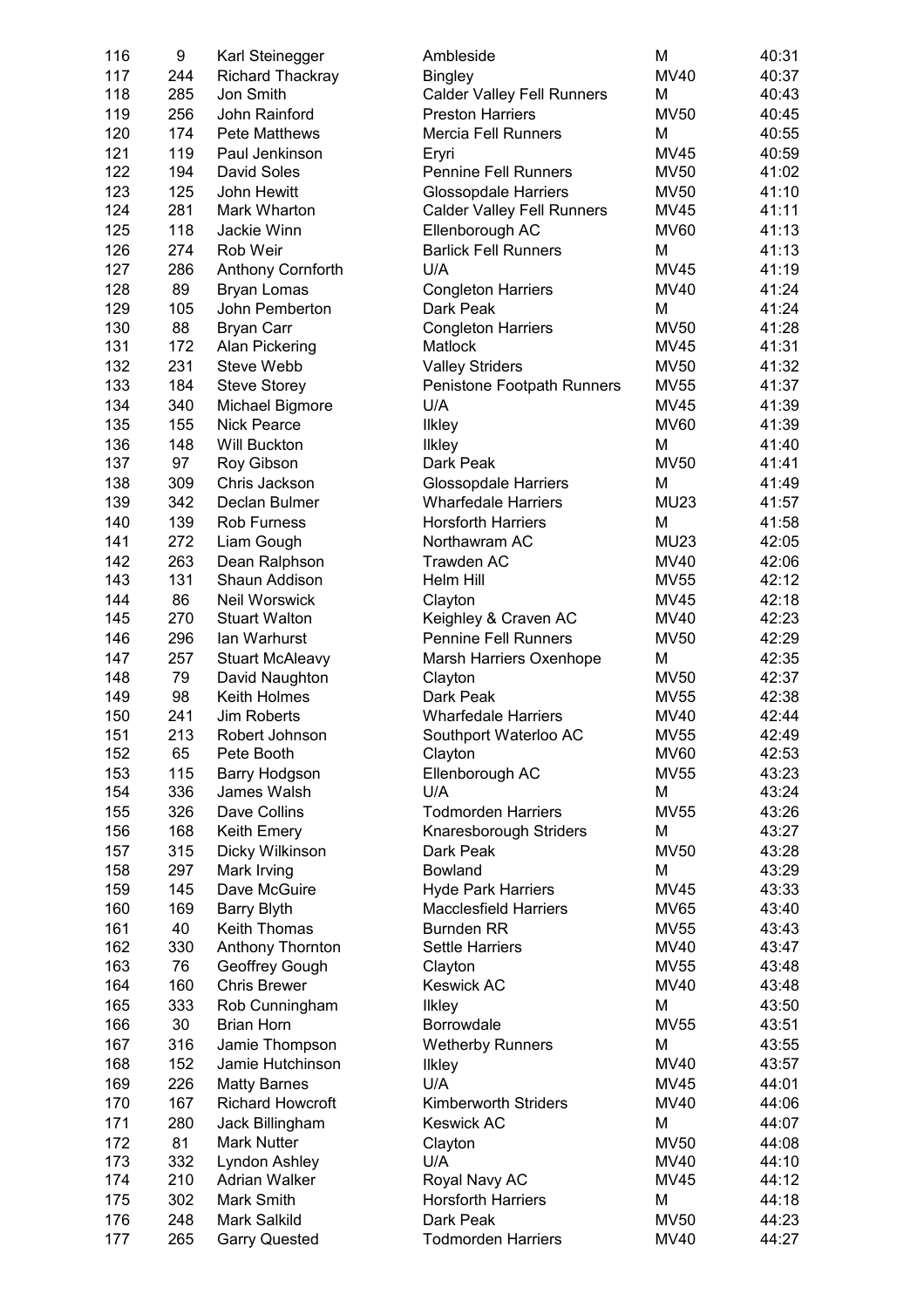| 178 | 233            | Jonathan Boothman       | <b>Wharfedale Harriers</b>        | MV40        | 44:52 |
|-----|----------------|-------------------------|-----------------------------------|-------------|-------|
| 179 | 298            | <b>Colin Whittaker</b>  | Bowland                           | <b>MV50</b> | 45:02 |
| 180 | 181            | Ian Charlesworth        | Penistone Footpath Runners        | <b>MV50</b> | 45:04 |
| 181 | 163            | Rob Jones               | <b>Keswick AC</b>                 | Μ           | 45:05 |
| 182 | 238            | <b>Martin Farrar</b>    | <b>Wharfedale Harriers</b>        | <b>MV50</b> | 45:09 |
| 183 | 67             | <b>Richard Briscoe</b>  | Clayton                           | M           | 45:14 |
| 184 | 127            | Stephen Fry             | Harrogate Harriers                | MV45        | 45:16 |
| 185 | 111            | Dave Tait               | Dark Peak                         | <b>MV65</b> | 45:17 |
| 186 | 294            | John Mooney             | <b>Macclesfield Harriers</b>      | <b>MV50</b> | 45:18 |
| 187 | 56             | Graham McAra            | <b>Cheshire Hill Racers</b>       | <b>MV55</b> | 45:22 |
| 188 | 69             | Kieran Carr             | Clayton                           | <b>MV65</b> | 45:23 |
| 189 | 149            | Norman Bush             | <b>Ilkley</b>                     | <b>MV70</b> | 45:28 |
| 190 | 205            | Jim Wheldon             | <b>Pudsey Pacers RC</b>           | <b>MV60</b> | 45:29 |
| 191 | 100            | Paul Keen               | Dark Peak                         | <b>MV60</b> | 45:35 |
| 192 | 322            | Jon Hallam              | U/A                               | M           | 45:36 |
| 193 | 276            | John Egan               | <b>Wharfedale Harriers</b>        | MV40        | 45:44 |
| 194 | 290            | Carl Bradshaw           | <b>Wharfedale Harriers</b>        | MV45        | 45:52 |
| 195 | 84             | Mark Taylor             | Clayton                           | M           | 45:59 |
| 196 | 54             | <b>Billy Bradshaw</b>   | <b>CLC Striders</b>               | MV45        | 46:03 |
| 197 |                |                         |                                   |             | 46:05 |
|     | 82             | Jeffrey Pickup          | Clayton                           | <b>MV60</b> |       |
| 198 | 273            | John Thompson           | <b>Wharfedale Harriers</b>        | <b>MV55</b> | 46:08 |
| 199 | 156            | <b>Neil Smith</b>       | Ilkley                            | <b>MV45</b> | 46:12 |
| 200 | 343            | Mark Richmond           | U/A                               | M           | 46:17 |
| 201 | 293            | <b>Trevor Longman</b>   | <b>Macclesfield Harriers</b>      | <b>MV60</b> | 46:22 |
| 202 | 321            | Martin Oddy             | <b>Valley Striders</b>            | <b>MV50</b> | 46:23 |
| 203 | 341            | Ross Bibby              | <b>Valley Striders</b>            | M           | 46:24 |
| 204 | $\overline{2}$ | <b>Richard Foster</b>   | Abbey                             | M           | 46:27 |
| 205 | 178            | <b>Steve Bennett</b>    | North Derbyshire RC               | <b>MV55</b> | 46:29 |
| 206 | 193            | Ron Rees                | <b>Pennine Fell Runners</b>       | <b>MV55</b> | 46:31 |
| 207 | 170            | <b>Adrian Baker</b>     | <b>Manx Fell Runners</b>          | <b>MV50</b> | 46:32 |
| 208 | 83             | <b>Nick Roscoe</b>      | Clayton                           | MV40        | 46:37 |
| 209 | 289            | Owen Mills              | Keighley & Craven AC              | MV40        | 46:45 |
| 210 | 176            | <b>Geoff Pettengell</b> | Mow Cop Runners                   | MV55        | 46:47 |
| 211 | 71             | <b>Andrew Dugdale</b>   | Clayton                           | <b>MV50</b> | 46:51 |
| 212 | 183            | Peter Stanley           | Penistone Footpath Runners        | <b>MV55</b> | 46:52 |
| 213 | 190            | John Jodrell            | <b>Pennine Fell Runners</b>       | <b>MV55</b> | 46:53 |
| 214 | 136            | Phillip Hobbs           | <b>Holmfirth Harriers</b>         | MV45        | 46:55 |
| 215 | 58             | Andy Watts              | <b>Cheshire Hill Racers</b>       | <b>MV60</b> | 46:57 |
| 216 | 292            | <b>Steve Smith</b>      | <b>Ripon Runners</b>              | <b>MV60</b> | 47:03 |
| 217 | 121            | Jim Coldwell            | <b>FRA</b>                        | <b>MV40</b> | 47:03 |
| 218 | 323            | David Naylor            | Clayton                           | <b>MV55</b> | 47:19 |
| 219 | 224            | Mark Whitaker           | <b>Todmorden Harriers</b>         | <b>MV50</b> | 47:30 |
| 220 | 66             | Alex Braysford          | Clayton                           | MV40        | 47:45 |
| 221 | 259            | Alan Brentnall          | <b>Pennine Fell Runners</b>       | <b>MV60</b> | 47:52 |
| 222 | 140            | Michael Crook           | Horwich RMI                       | <b>MV65</b> | 47:53 |
| 223 | 138            | Simon Franklin          | <b>Horsforth Fellandale</b>       | MV45        | 48:00 |
|     |                |                         |                                   |             |       |
| 224 | 64             | <b>Gary Balmer</b>      | Clayton                           | MV40        | 48:02 |
| 225 | 228            | Michael Keavney         | U/A                               | MV45        | 48:03 |
| 226 | 258            | Jonathan Gibson         | <b>Wharfedale Harriers</b>        | <b>MV45</b> | 48:06 |
| 227 | 141            | Mick Green              | Horwich RMI                       | <b>MV45</b> | 48:09 |
| 228 | 122            | <b>Adrian Dixon</b>     | <b>FRA</b>                        | <b>MV65</b> | 48:13 |
| 229 | 68             | Stephen Bury            | Clayton                           | <b>MV55</b> | 48:14 |
| 230 | 237            | Tim Done                | <b>Wharfedale Harriers</b>        | <b>MV50</b> | 48:20 |
| 231 | 70             | Sean Clare              | Clayton                           | <b>MV45</b> | 48:23 |
| 232 | 253            | Peter Ellerton          | <b>Bingley</b>                    | M65         | 48:44 |
| 233 | 255            | Michael McLoughlin      | <b>Preston Harriers</b>           | <b>MV60</b> | 49:18 |
| 234 | 51             | Rod Sutcliffe           | <b>Calder Valley Fell Runners</b> | <b>MV60</b> | 49:32 |
| 235 | 314            | <b>Rick Moore</b>       | Clayton                           | <b>MV50</b> | 49:33 |
| 236 | 291            | lan Smith               | <b>Bolton</b>                     | <b>MV60</b> | 49:43 |
| 237 | 271            | lan Ringrose            | Northawram AC                     | MV45        | 49:43 |
| 238 | 211            | Andy Evans              | <b>Settle Harriers</b>            | <b>MV50</b> | 49:44 |
| 239 | 90             | Jack King               | <b>Cumberland Fell Runners</b>    | <b>MV65</b> | 49:49 |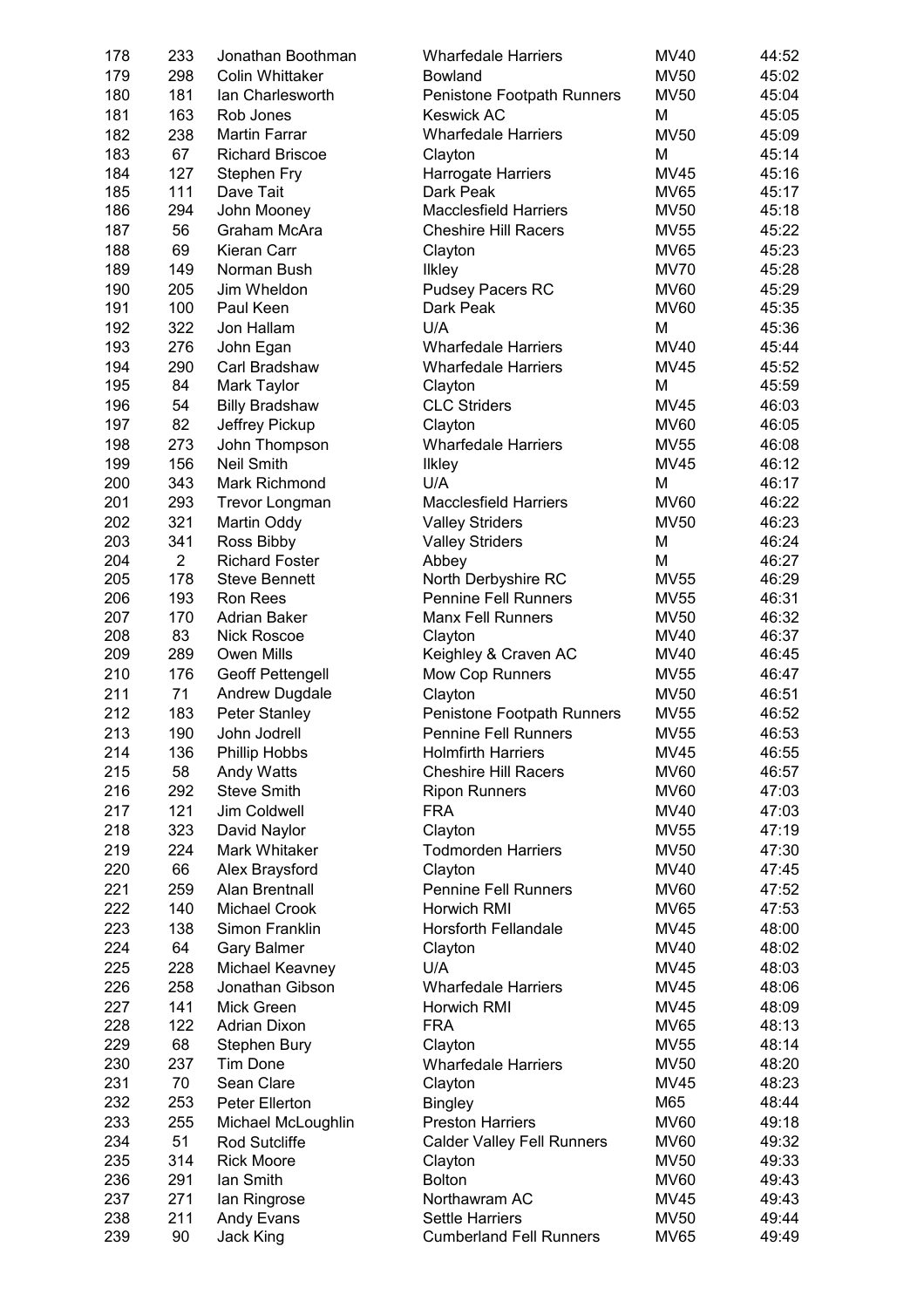| 240 | 28  | Mike Hind               | Borrowdale                        | <b>MV60</b> | 49:50      |
|-----|-----|-------------------------|-----------------------------------|-------------|------------|
| 241 | 335 | Rob Myers               | <b>Wharfedale Harriers</b>        | <b>MV55</b> | 49:53      |
| 242 | 143 | Paul Murray             | Horwich RMI                       | <b>MV70</b> | 50:02      |
| 243 | 74  | <b>Andrew Firth</b>     | Clayton                           | <b>MV55</b> | 50:07      |
| 244 | 250 | Len l'Anson             | Borrowdale                        | <b>MV55</b> | 50:15      |
| 245 | 267 | David Appleyard         | Helm Hill                         | <b>MV50</b> | 50:22      |
| 246 | 13  | Harry Atkinson          | <b>Bingley</b>                    | <b>MV60</b> | 50:29      |
| 247 | 301 | Rob Ball                | <b>Calder Valley Fell Runners</b> | М           | 50:51      |
| 248 | 311 | lain Ralphson           | <b>PB Fitness</b>                 | M           | 50:52      |
| 249 | 42  | Dave Culpan             | <b>Calder Valley Fell Runners</b> | <b>MV50</b> | 51:03      |
| 250 | 299 | Chris Jameson           | U/A                               | м           | 51:03      |
| 251 | 243 | David Gould             | <b>West Bromwich Harriers</b>     | <b>MV60</b> | 51:13      |
| 252 | 217 | <b>Richard Blakeley</b> | <b>Todmorden Harriers</b>         | <b>MV70</b> | 51:18      |
| 253 | 196 | lan Wolfendale          | <b>Pennine Fell Runners</b>       | <b>MV50</b> | 51:25      |
| 254 | 129 | Jim Londesborough       | <b>Hatton Darts</b>               | <b>MV50</b> | 51:51      |
| 255 | 308 | Paul Wilson             | <b>Wharfedale Harriers</b>        | <b>MV50</b> | 52:03      |
| 256 | 206 | John Armstrong          | Rochdale                          | <b>MV60</b> | 52:37      |
| 257 | 72  | Peter Dugdale           | Clayton                           | <b>MV55</b> | 52:56      |
| 258 | 151 | Henry Heavisides        | <b>Ilkley</b>                     | <b>MV55</b> | 53:05      |
| 259 | 12  | Tom Mason               | <b>Barlick Fell Runners</b>       | M           | 53:21      |
| 260 | 251 | <b>Bob Baker</b>        | Otley AC                          | <b>MV55</b> | 54:42      |
| 261 | 324 | Ed Ingham               | U/A                               | <b>MV40</b> | 54:55      |
| 262 | 14  | lan Goodyear            | <b>Bingley</b>                    | <b>MV60</b> | 54:57      |
| 263 | 319 | <b>Phillip Hurst</b>    | <b>Ilkley</b>                     | <b>MV55</b> | 55:23      |
| 264 | 185 | Roger Ashby             | <b>Pennine Fell Runners</b>       | <b>MV70</b> | 55:25      |
| 265 | 327 | Mark David              | Nidd Valley                       | <b>MV50</b> | 55:31      |
| 266 | 287 | Roger Bell              | Ambleside                         | <b>MV70</b> | 55:51      |
| 267 | 144 | John Parker             | Horwich RMI                       | <b>MV70</b> | 56:45      |
| 268 | 222 | <b>Ray Poulter</b>      | <b>Todmorden Harriers</b>         | <b>MV65</b> | 57:04      |
| 269 | 334 | Paul Wheelhouse         | Airenteers                        | <b>MV40</b> | 57:06      |
| 270 | 180 | Raymond Brown           | Penistone Footpath Runners        | <b>MV70</b> | 57:11      |
| 271 | 338 | John Harrison           | U/A                               | <b>MV55</b> | 57:32      |
| 272 | 337 | Carl Harrison           | U/A                               | M           | 57:46      |
| 273 | 153 | Peter Lewis             | <b>Ilkley</b>                     | <b>MV60</b> | 57:49      |
| 274 | 246 | <b>Mark Birbeck</b>     | Horwich RMI                       | <b>MV45</b> | 58:08      |
| 275 | 207 | Dennis Lucas            | Rochdale                          | <b>MV70</b> | 59:26      |
| 276 | 218 | Peter Ehrhardt          | <b>Todmorden Harriers</b>         | <b>MV65</b> | 59:46      |
| 277 | 60  | John Minton             | Chorley Athletics & Tri           | <b>MV70</b> | 1:01:36    |
| 278 | 197 | George Arnold           | <b>Preston Harriers</b>           | <b>MV70</b> | 1:01:39    |
| 279 | 157 | Peter Dowker            | Kendal AAC                        | <b>MV70</b> | 1:02:50    |
| 280 | 247 | Thomas Irwin            | Ochil Hill Runners                | <b>MU23</b> | 1:05:20    |
| 281 | 245 | Denis Wood              | Borrowdale                        | <b>MV70</b> | 1:07:46    |
| 282 | 36  | Paul Martin             | Bowland                           | <b>MV70</b> | 1:07:49    |
| 283 | 317 | Phil Sanger             | Durham Uni Oldboys                | M           | 1:14:17    |
| 284 | 295 | Alan Kirk               | <b>Pennine Fell Runners</b>       | <b>MV50</b> | <b>DNF</b> |
| 285 | 320 | Paul Brannigan          | <b>Todmorden Harriers</b>         | <b>MV45</b> | <b>DNF</b> |
|     |     |                         |                                   |             |            |

#### **Teams**

| Dark Peak         | 4.9.11  | 24 |
|-------------------|---------|----|
| <b>Borrowdale</b> | 2,14,17 | 33 |
| Calder Valley     | 6,12,20 | 38 |

## **Ladies Race**

| Pos | No | <b>Name</b>        | Club                          | <b>Class</b> | Time  |
|-----|----|--------------------|-------------------------------|--------------|-------|
|     | 16 | Victoria Wilkinson | <b>Bingley</b>                |              | 37:25 |
| 2   | 23 | <b>Helen Fines</b> | <b>Calder Valley</b>          |              | 38:39 |
| 3   | 42 | Judith Jepson      | Dark Peak                     | LV45         | 40:22 |
| 4   | 9  | Jane Reedy         | Ambleside AC                  |              | 40:28 |
| 5   | 92 | Emma Gould         | <b>West Bromwich Harriers</b> | LU23         | 40:31 |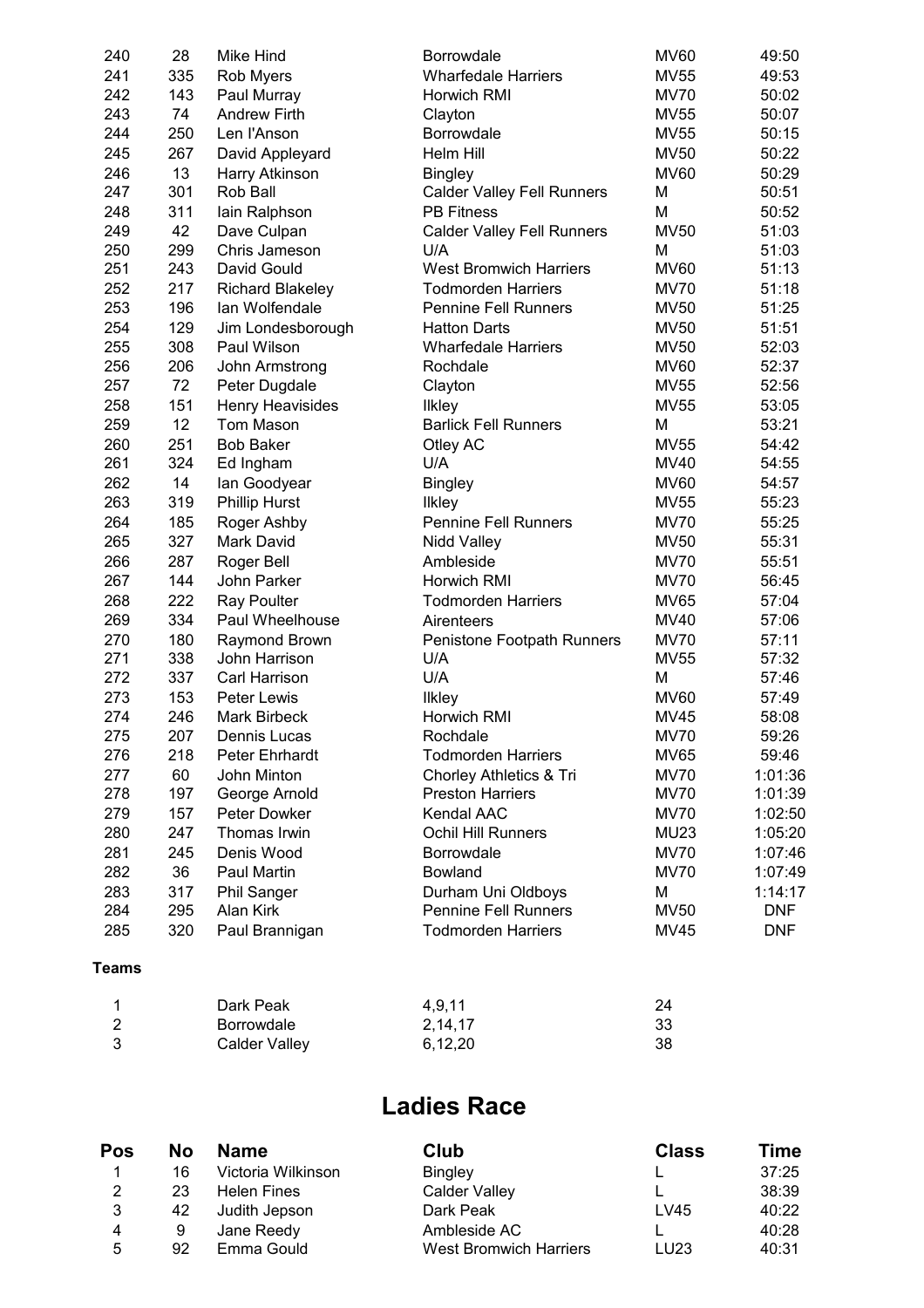| 6        | 56  | <b>Helen Berry</b>                     | Holmfirth                      | L                | 40:39          |
|----------|-----|----------------------------------------|--------------------------------|------------------|----------------|
| 7        | 90  | Laura Gibson                           | <b>Totley AC</b>               | L                | 41:18          |
| 8        | 5   | <b>Astrid Gibbs</b>                    | Ambleside AC                   | L                | 41:19          |
| 9        | 48  | Jackie Lee                             | <b>Eryri Harriers</b>          | L                | 41:39          |
| 10       | 98  | <b>Gill Myers</b>                      | <b>Wharfedale Harriers</b>     | LV50             | 41:39          |
| 11       | 11  | Hazel Robinson                         | Ambleside AC                   | LV40             | 42:00          |
| 12       | 41  | <b>Helen Elmore</b>                    | Dark Peak                      | LV40             | 42:23          |
| 13       | 75  | <b>Steph Curtis</b>                    | <b>Pennine Fell Runners</b>    | LV40             | 42:38          |
| 14       | 85  | Carol Evans                            | <b>Settle Harriers</b>         | LV50             | 43:04          |
| 15       | 110 | <b>Caroline Lambert</b>                | Wetherby                       | LU23             | 43:09          |
| 16       | 44  | <b>Nicky Spinks</b>                    | Dark Peak                      | <b>LV45</b>      | 43:16          |
| 17       | 99  | Louisa Pickles                         | <b>Wharfedale Harriers</b>     | L                | 43:43          |
| 18       | 45  | Pippa Wilkie                           | Dark Peak                      | <b>LV45</b>      | 43:47          |
| 19       | 30  | Liza Barry                             | <b>CLC Striders</b>            | L                | 43:48          |
| 20       | 10  | Lou Roberts                            | Ambleside AC                   | <b>LV40</b>      | 43:54          |
| 21       | 118 | Renee Saxton                           | Otley AC                       | L                | 44:05          |
| 22       | 18  | Nicola Davies                          | Borrowdale                     | LV50             | 44:13          |
| 23       | 109 | <b>Heather-C Marshall</b>              | Dark Peak                      | L                | 44:26          |
| 24       | 71  | Helen Winskill                         | <b>Keswick AC</b>              | L                | 44:35          |
| 25       | 115 | Molly Ralphson                         | Trawden AC                     | L                | 44:55          |
| 26       | 81  | <b>Rachel Pilling</b>                  | Pudsey & Bramley               | L                | 44:57          |
| 27       | 32  | Jean Brown                             | Clayton                        | <b>LV40</b>      | 44:57          |
| 28       | 106 | <b>Kirsty Hall</b>                     | <b>Wharfedale Harriers</b>     | L                | 45:04          |
| 29       | 96  | Rachel Hill                            | <b>Wharfedale Harriers</b>     | LV40             | 45:16          |
| 30       | 52  | <b>Alison Richards</b>                 | Helm Hill                      | L                | 45:31          |
| 31       | 70  | Lyn Thompson                           | <b>Keswick AC</b>              | LV55             | 45:33          |
| 32       | 57  | Kate Archer                            | Ilkley                         | L                | 45:45          |
| 33       | 69  | Katherine Spurden                      | <b>Keswick AC</b>              | L                | 45:47          |
| 34       | 78  | Nichola Jackson                        | <b>Preston Harriers</b>        | <b>LU23</b>      | 45:58          |
| 35       | 27  | Gayle Sugden                           | <b>Calder Valley</b>           | L                | 46:01          |
| 36       | 83  | Nicola Sweeney                         | Pudsey & Bramley               | L                | 46:09          |
| 37       | 20  | Rowena Browne                          | Bowland                        | LV50             | 46:12          |
| 38       | 64  | Jann Smith                             |                                | LV40             | 46:19          |
|          | 68  |                                        | <b>Ilkley</b>                  |                  |                |
| 39<br>40 | 51  | Jenn Mattinson<br>Lauren Munro-Bennett | <b>Keswick AC</b><br>Helm Hill | L<br><b>LU23</b> | 46:27<br>46:38 |
| 41       | 76  | Jane Mellor                            |                                | <b>LV45</b>      | 46:56          |
|          |     |                                        | <b>Pennine Fell Runners</b>    |                  |                |
| 42       | 65  | Alison Weston                          | Ilkley                         | LV45             | 47:04          |
| 43       | 47  | Bronwen Jenkinson                      | <b>Eryri Harriers</b>          | LU23             | 47:04          |
| 44       | 3   | Kate Ayers                             | Ambleside AC                   | LV50             | 47:24          |
| 45       | 43  | <b>Claire Oliffe</b>                   | Dark Peak                      | L                | 47:29          |
| 46       | 86  | Karon Forster                          | <b>Spectrum Striders</b>       | LV50             | 47:44          |
| 47       | 14  | Aly Raw                                | <b>Bingley</b>                 | LV50             | 48:10          |
| 48       | 104 | Ruth Whitehead                         | <b>Bingley Harriers</b>        | LV40             | 48:42          |
| 49       | 33  | <b>Wendy Dodds</b>                     | Clayton                        | LV60             | 48:52          |
| 50       | 88  | Jane Leonard                           | <b>Todmorden Harriers</b>      | LV55             | 49:10          |
| 51       | 8   | Dorothy Pelly                          | Ambleside AC                   | LV55             | 49:19          |
| 52       | 101 | Jean Powell                            | <b>Wharfedale Harriers</b>     | LV45             | 49:26          |
| 53       | 100 | <b>Caroline Pollard</b>                | <b>Wharfedale Harriers</b>     | LV50             | 50:12          |
| 54       | 7   | Samantha Noble                         | Ambleside AC                   | LV40             | 50:26          |
| 55       | 114 | Alison Brentnall                       | <b>Pennine Fell Runners</b>    | LV60             | 50:38          |
| 56       | 34  | <b>Alison Dugdale</b>                  | Clayton                        | LV40             | 50:46          |
| 57       | 53  | Marie Robson                           | Helm Hill                      | LV45             | 51:12          |
| 58       | 113 | Jo Wilcox                              | Helm Hill                      | LV45             | 51:22          |
| 59       | 116 | Fionnaula Swann                        | Trawden AC                     | LV40             | 51:24          |
| 60       | 103 | <b>Christine Whitaker</b>              | <b>Wharfedale Harriers</b>     | LV50             | 51:51          |
| 61       | 46  | Denise Tunstall                        | Durham Fell Runners            | LV45             | 51:55          |
| 62       | 63  | <b>Clare Smith</b>                     | <b>Ilkley</b>                  | LV45             | 52:05          |
| 63       | 67  | Victoria Haworth                       | <b>Keswick AC</b>              | L                | 52:15          |
| 64       | 37  | Linda Lord                             | Clayton                        | LV65             | 52:28          |
| 65       | 77  | Rachel Nolan                           | <b>Pennine Fell Runners</b>    | LV45             | 52:39          |
| 66       | 12  | Lou Lyness                             | Barrow & Furness Striders AC   | LV60             | 52:40          |
| 67       | 93  | Emma Dodd                              | <b>Wharfedale Harriers</b>     | L                | 52:46          |